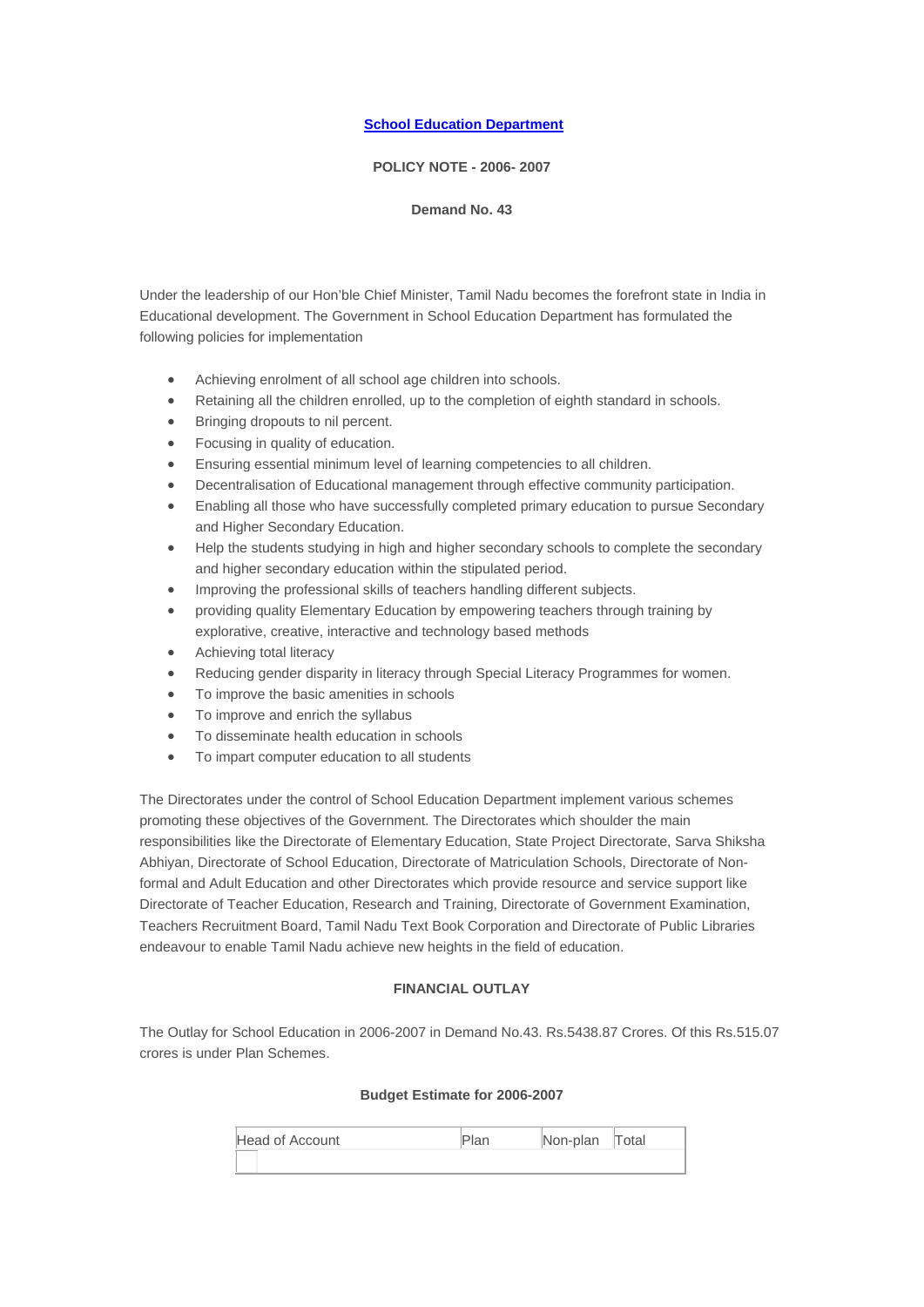|                                               |          |                     | (Rupees in<br>lakhs) |
|-----------------------------------------------|----------|---------------------|----------------------|
| 2059 Public Works - Maintenance               |          | 2916.97             | 2916.97              |
| and repairs of Government school              |          |                     |                      |
| buildings                                     |          |                     |                      |
| 2202 General Education                        |          |                     |                      |
| <b>Elementary Education</b><br>01             | 25809.77 |                     | 250005.16 275814.93  |
| 02 Secondary Education                        | 7924.70  |                     | 236801.30 244726.00  |
| 04 Adult Education                            | .02      | 65.87               | 65.89                |
| 05 Language Development                       | 3.01     | 388.17              | 391.18               |
| 80 General - Other Expenditure                |          |                     |                      |
| <b>Total - General Education</b>              | 33737.50 | 487260.50 520998.00 |                      |
| 2204 Sports & Youth Services                  | 268.97   | 138.25              | 407.22               |
| 2205 Public Libraries                         |          | 1571.36             | 1571.36              |
| 2225 Welfare of SC/ST and other<br><b>BCs</b> | 2416.21  | 20.59               | 2436.80              |
| 2235 Social Security & Welfare                |          | 184.36              | 184.36               |
| 2251 Secretariat Social Services              |          | 282.50              | 282.50               |
| 2505Rural Employment                          |          |                     |                      |
| 4202Capital Outlay on Education,              | 15084.26 |                     | 15084.26             |
| Sports, Art and Culture                       |          |                     |                      |
| 7610-Loans to Government                      |          | 5.00                | 5.00                 |
| Servants, etc.                                |          |                     |                      |
| 7615Miscellaneous Loan                        |          | 0.50                | 0.50                 |
| <b>Add Recoveries</b>                         |          |                     |                      |
| <b>GRAND TOTAL</b>                            | 51506.94 | 492380.03 543886.97 |                      |
|                                               |          |                     |                      |

# **PART – II SCHEMES FOR THE YEAR 2006-2007**

|                |                                                                                              | <b>Allocated Outlay</b>    |                |
|----------------|----------------------------------------------------------------------------------------------|----------------------------|----------------|
|                |                                                                                              | Plan                       | Non-plan       |
| SI.            | Description of the schemes                                                                   | <b>Schemes</b>             | <b>Schemes</b> |
| No.            |                                                                                              |                            |                |
| (1)            | (2)                                                                                          | $(3)$ (Rs. in lakhs) $(4)$ |                |
| 1              | Supply of Computers to 100 Assistant<br><b>Elementary Educational Offices</b>                |                            | 50.00          |
| $\overline{2}$ | Supply of photo copier machines to 15<br><b>District Elementary Educational Offices</b>      |                            | 9.00           |
| 3              | Construction of office building to 4 District 30.72<br><b>Elementary Educational Offices</b> |                            |                |
| 4              | Construction of Office buildings to 5<br>Assistant Elementary Educational Offices            | 35.00                      |                |
| 5              | Computerisation of Directorate of School                                                     |                            | 10.00          |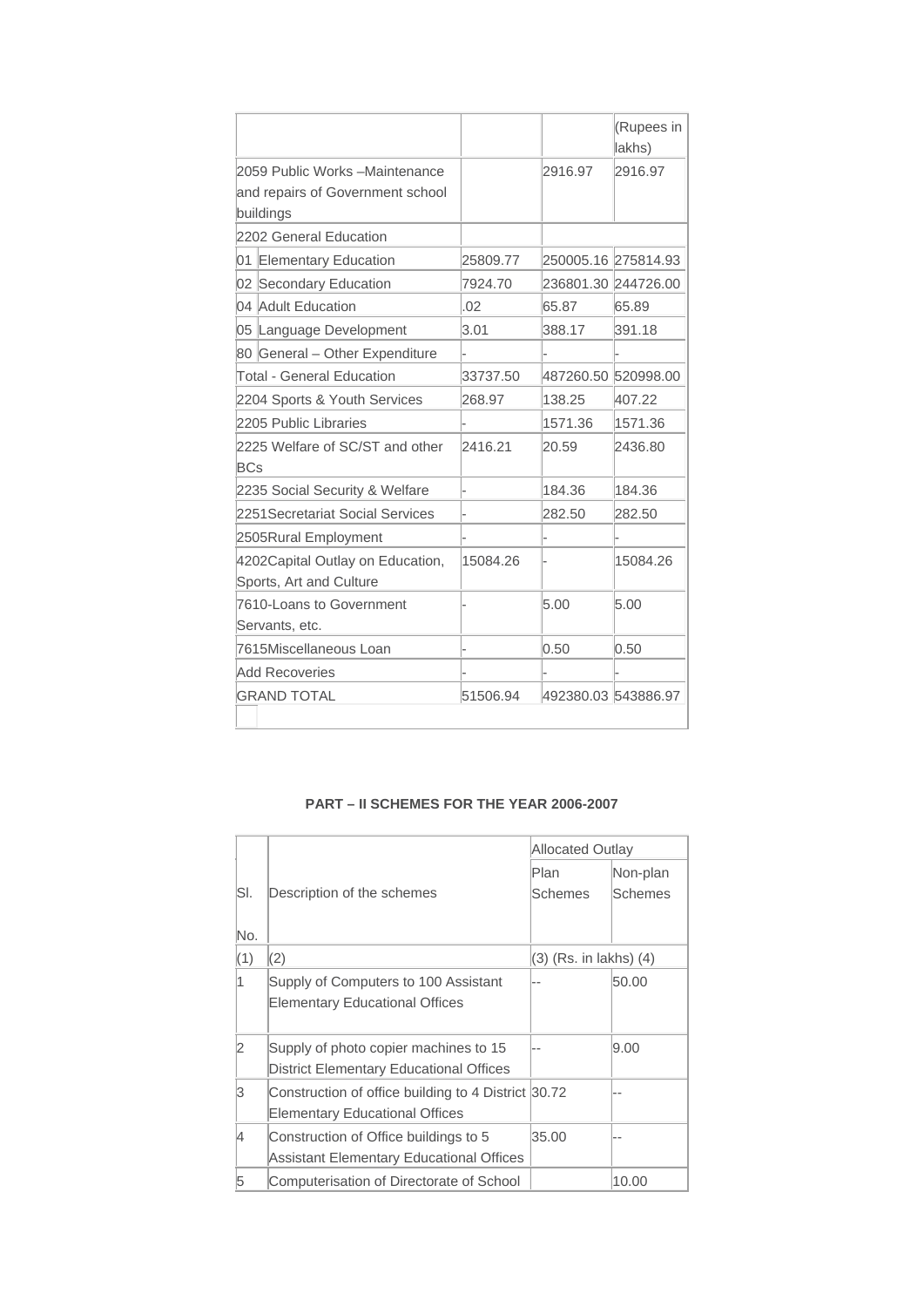|     | Education                                                                                                                                                                         |        |       |
|-----|-----------------------------------------------------------------------------------------------------------------------------------------------------------------------------------|--------|-------|
| 6   | Providing 3 Photo copier, 5 Fax Machines --<br>and 3 Roneo Machines for the Directorate<br>of School education                                                                    |        | 3.15  |
| 7   | Computerization of 34 District Educational<br>Officers & 1 Inspector of Anglo Indian<br>Schools                                                                                   |        | 17.50 |
| 8   | Providing Photo copier Machines for 33<br><b>District Educational Officers</b>                                                                                                    |        | 20.00 |
| 9   | Providing Vehicles for 8 newly created<br><b>District Educational Officers</b>                                                                                                    |        | 38.40 |
| 10  | Provision of Science Equipments for 50<br>High Schools & 100 Higher Secondary<br>Schools                                                                                          | 120.00 |       |
| 11  | Supply of Teaching Appliances for 50<br>High Schools & 75 Higher Secondary<br>Schools                                                                                             | 25.00  |       |
| 12  | <b>Establishing Language Teaching</b><br>Laboratories for 150 High & Higher<br>Secondary Schools                                                                                  | 150.00 |       |
| 13  | Training Programme for Secondary &<br><b>Higher Secondary School Teachers</b>                                                                                                     | 50.00  |       |
| 14. | Increasing Library access for 120 High<br>Schools & 100 Higher Secondary Schools                                                                                                  | 38.00  |       |
| 15  | Special coaching to students of<br>Government Schools in 5 educationally<br>backward districts                                                                                    | 78.00  |       |
| 16  | Construction of Two storey Building for<br>storing the Examination sensitive<br>materials and Mark Certificates at the<br>Directorate of Government Examinations                  | 92.00  |       |
| 17  | Connemara Public Library - Providing<br>A/C in the rare and old books section                                                                                                     |        | 20.00 |
| 18  | Provision of Computerization of Director<br>of Teachers Education, Research and<br>Training and provision of Fax Machine for<br>Joint Director (Schemes)                          |        | 2.00  |
| 19. | Construction of Additional Buildings to<br>accommodate the Joint Directors.<br>Faculty Members and Section staff in<br>Directorate of Teacher Education,<br>Research and Training | 38.00  |       |
| 20. | Security arrangement to Educational TV<br>studio                                                                                                                                  | 6.25   |       |
| 21. | Purchase of New Photocopier - 1 No on<br>replacement for Teachers Recruitment<br><b>Board</b>                                                                                     |        | 0.60  |
| 22. | Modernisation of Teachers Recruitment<br>Board Office by purchase of 4 computers                                                                                                  |        | 2.00  |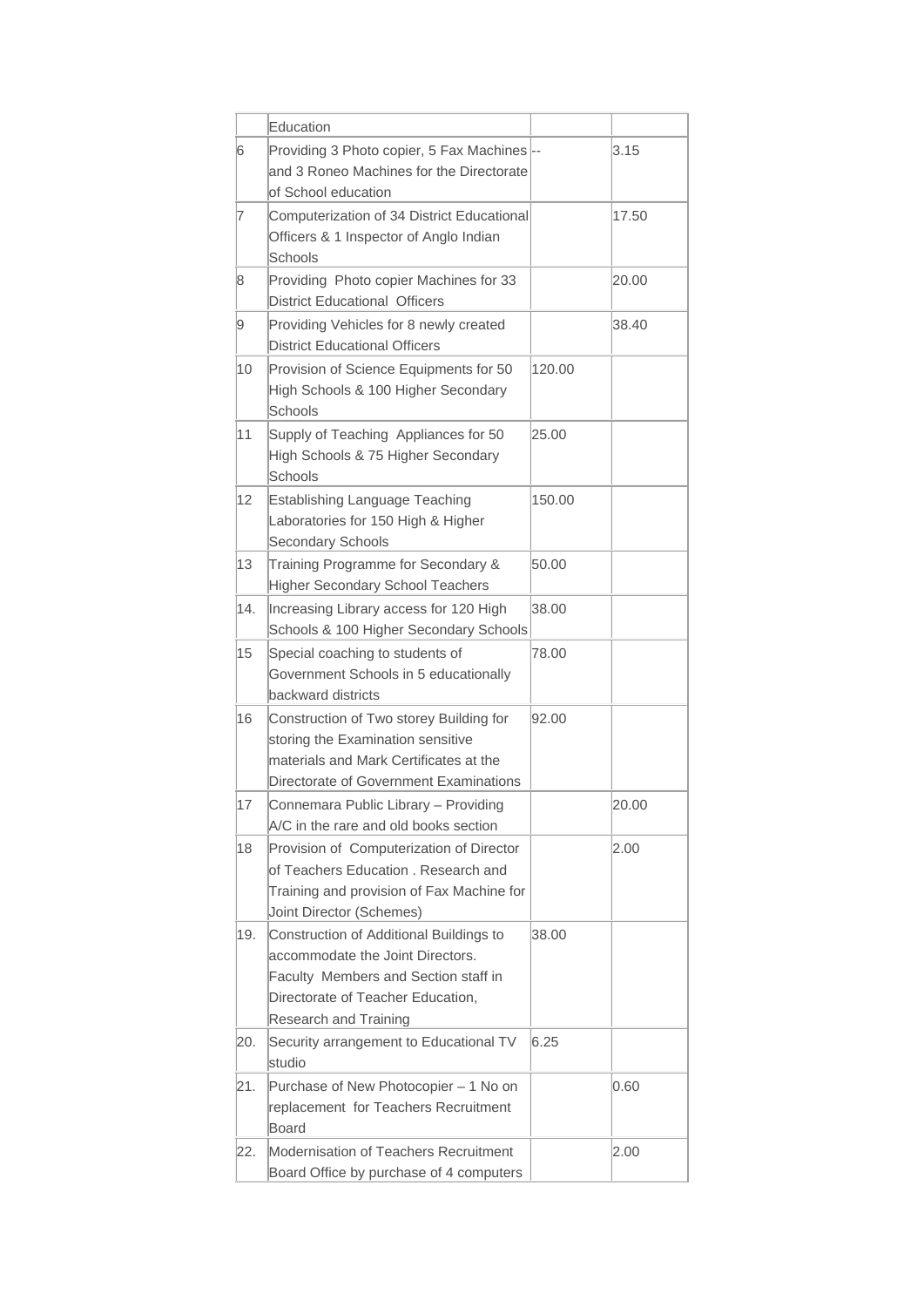| 23. | Purchase of 1 Air-Conditioner facility in |        | $ 0.40\rangle$ |
|-----|-------------------------------------------|--------|----------------|
|     | the computer room for Teachers            |        |                |
|     | Recruitment Board                         |        |                |
| 24. | Purchase of one new fax machine for       |        | 0.07           |
|     | Teachers Recruitment Board                |        |                |
| 25  | Development of software and Creation of   |        | 0.50           |
|     | Database for Matriculation Schools        |        |                |
|     | Total                                     | 662.97 | 173.62         |
|     |                                           | 836.59 |                |

## **IMPORTANT ACHIEVEMENTS OF THIS GOVERNMENT**

- As assured in the Governor's Address an Act called "Tamil Nadu Tamil learning Act 2006" has been enacted to provide learning of Tamil as one of the subjects for all schools in the State of Tamil Nadu. According to this Act Tamil shall be taught as a subject in standards 1 to X in all schools, in a phased manner, commencing from the academic year 2006-2007, for standard I, from the academic year 2007-2008 for standards I and II and shall be extended upto X standard in a like manner.
- Government have decided that the teachers now employed under contract on consolidated pay in Government Schools will be given Time Scale of Pay hereafter and all the vacant teaching posts will be filled up on regular time scale of pay Accordingly orders have been issued that the teachers working in Junior Grade under contract on consolidated pay from 2003-2004 will be paid time scale of pay with effect from 1.6.2006 and in future vacant posts of teachers in Government / Government Aided Schools will be filled up in time scale of pay.
- Government issued orders to fill up 8468 vacant Teachers Posts in various categories in Government / Panchayat / Municipal / Corporation / Primary / Middle Schools/ High Schools / Higher Secondary Schools as on 1.6.2006 in the time Scale of Pay.
- This year, 100 Middle Schools have been upgraded as High Schools and 100 High Schools have been upgraded as Higher Secondary Schools.
- For the welfare of the teachers, guidelines for Transparent Counseling have been issued for general transfer for teachers working in Panchayat Union / Municipal / Corporation / Primary / Middle / High School / Higher Secondary Schools. As per these guidelines transfers of teachers are made through transparent Counseling from the academic year 2006-2007.
- Perunthalivar Kamarajar opened many schools in Tamilnadu so as to remove the darkness of illiteracy and worked hard for the improvement of education. The Government have declared 15th July, the birth day of Kamarajar as the "Education Improvement Day". Arrangements have been made in the Schools so that School Children are Celebrating the birth day of Kamarajar by decorating the portrait of Kamarajar.
- In educationally backward districts like Dharmapuri, Viluppuram, Perambalur, Salem and Erode, it is proposed to identify 200 schools in which students scored below average pass percentage, and to give special coaching in the schools itself after the schools hours so as to enable them to pass in the Public Examinations. The approximate expenditure for this scheme will be Rs.75 lakhs per annum.
- The Scheme of Free Supply of Text Books have been extended to the students studying in standard 1 to 12 in unaided schools recognized by Tamilnadu Government with State Board Syllabus and Tamil as medium of instructions. 1,28,514 students will be benefited by this scheme. The additional expenditure for this scheme will be approximately Rs.94.80 lakhs from the academic year 2006-2007.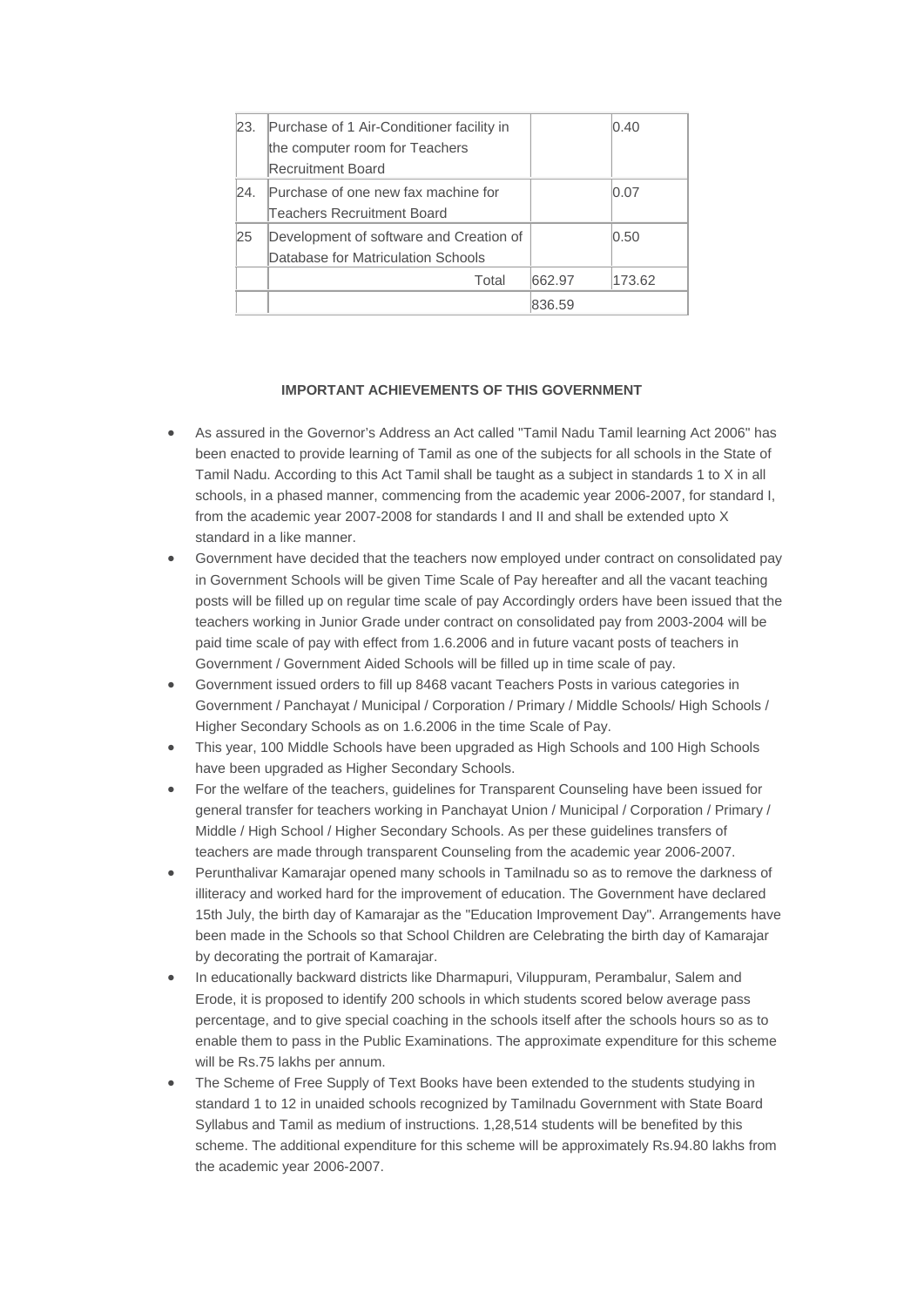- Orders have been issued to increase the number of copies of Tamil Books purchased for Public Libraries from 750 to 1000.
- School Buildings constructed with donation will be named after the donor in Government Schools.

## **POLICY AND SCHEMES**

## **1. ELEMENTARY EDUCATION**

As per Article 21-A of the Constitution of India, the State shall provide free and compulsory education to all children of the age of six to fourteen years. To achieve such a constitutional obligation, the Compulsory Elementary Education Act was passed in the year 1994. With a missionary zeal, the State Government have taken concrete steps and a series of initiatives to provide quality universal elementary education.

## **1.1. OBJECTIVES**

- 1. Achieving enrolment of all school age children into schools.
- 2. Retaining all the children enrolled, up to the completion of eighth standard in schools.
- 3. Bringing dropouts to nil percent.
- 4. Focusing in quality of education.
- 5. Ensuring essential minimum level of learning competencies to all children.
- 6. Decentralisation of Educational management through effective community participation.

#### **1.2. OPENING OF NEW ELEMENTARY AND MIDDLE SCHOOLS**

The attendance and retention in schools depend on easy accessibility to schools. Hence 'Provision of primary schools' in all habitations having a population of 300, within a radius of 1 K.M. has been ensured in Tamil Nadu. It is proposed for the year 2006-2007 to convert 126 EGS centres into primary schools.

## **1.3. APPOINTMENT OF TEACHERS**

In order to develop the standard of education in Primary and Middle schools under Elementary Education Department the Government have ordered to fill up 2353 Secondary Grade Teacher Posts and 2435 B.T. Teacher Posts in the year 2006-2007. Accordingly action is being taken. Considering the welfare of the teachers working under Elementary Education Department, the Government have ordered to issue transfer orders to teachers by adopting the transparent counselling system in general transfer. Accordingly action is being taken for the year 2006-2007.

#### **1.4. IMPROVING THE QUALITY OF ELEMENTARY EDUCATION.**

Under the S.S.A. Scheme, Primary Schools are opened with two teachers. There is no single teacher school in the state. Every year each teacher is given Rs.500/- to purchase Teaching Learning Materials and every school is given maintenance grant of Rs.5000/- and school grant of Rs.2000/ every year under SSA scheme. New primary schools are given Rs.10,000/- and new middle schools are given